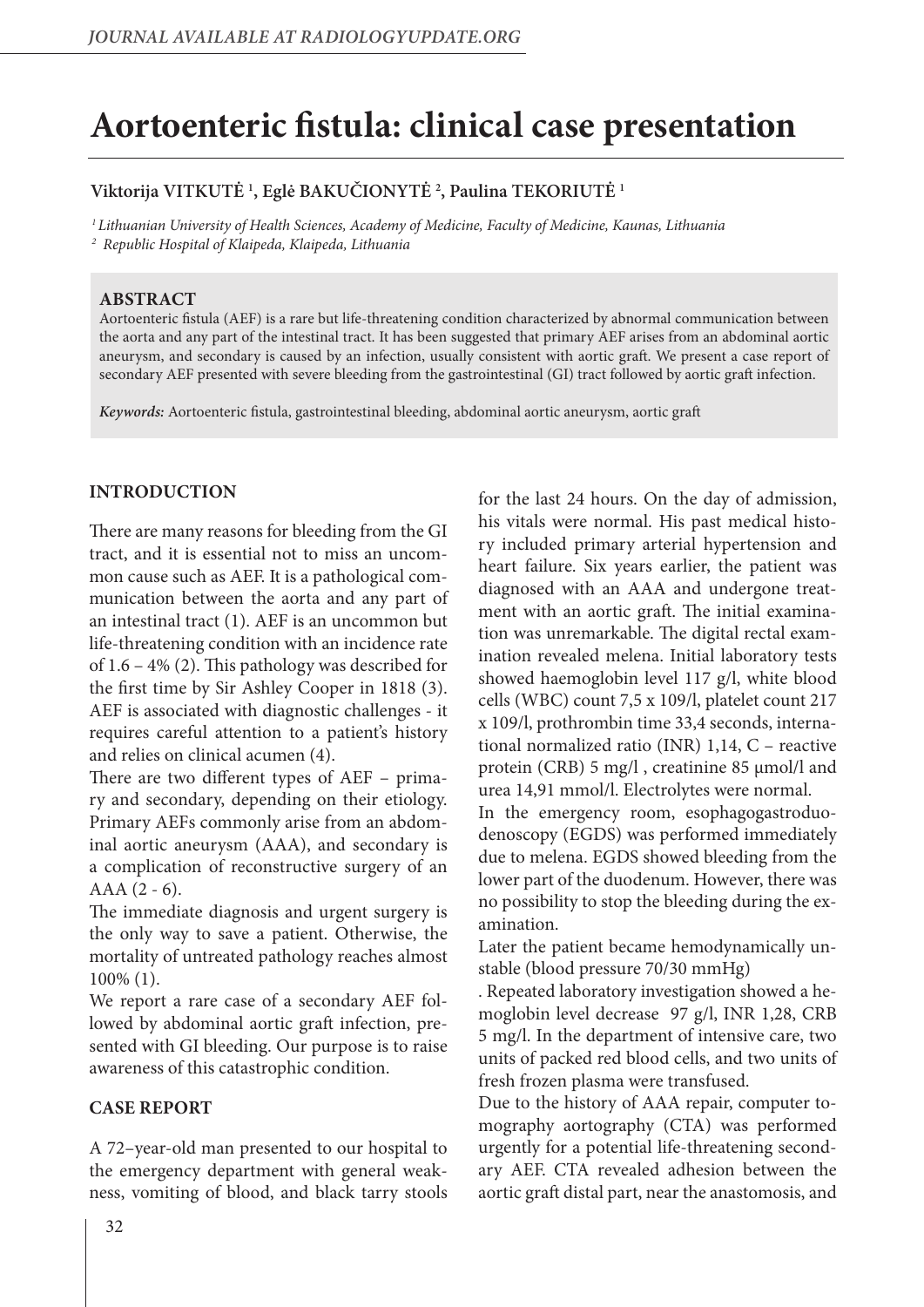

Figure 1. CTA coronal view- contrast media extravasation in the duodenum



 Figure 2. CTA sagittal view- communication between aorta and duodenum



Figure 3. CTA axial view- contrast media extravasation in the duodenum



Figure 4. CT with contrast media after AEF closing surgery - air in the aortic graft, perigraft infiltration

duodenum. There was enhanced blood in the duodenum, indicating communication between the aorta and the intestinal tract (Figure – 1, 2, 3). CTA undoubtedly helped facilitate the diagnosis of AEF.

The patient was shifted to another hospital for further treatment of the vascular surgery unit. During the surgery, a suppurative aortic graft and 1 cm defect in the duodenum were found. The

graft was resected, and axillobifemoral bypass surgery was performed, the AEF was occluded. Unfortunately, after some days, the patient had the following complication – sepsis caused by E.coli occurred, which was correctly treated, and the patient remained alive.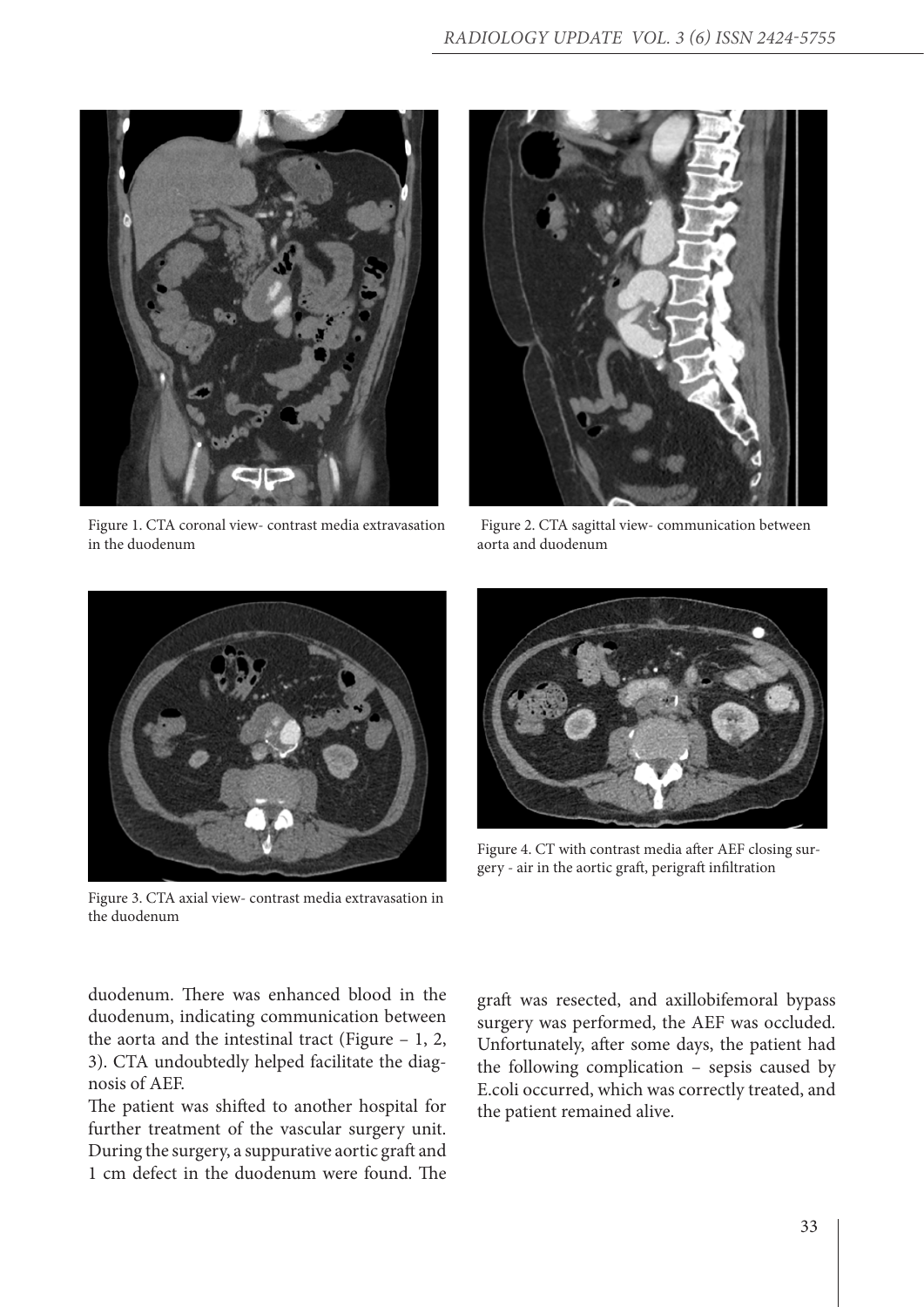#### **DISCUSSION**

AEFs are divided into two types - primary and secondary. According to statistics, the incidence rate of secondary AEF is approximately 2,5 times more common than primary  $(3, 4, 6)$ .

Primary AEFs commonly arise from an AAA of which 85% are atherosclerotic (3, 5, 6), and it occurs when an erosive aortic segment opens into the adjacent gastrointestinal lumen (4). Rare known conditions related to primary AEF are tuberculosis, syphilis, infection, cancer, foreign bodies, and collagen vascular disease (2, 3, 6). Even the case of vertebral osteophyte has also been shown to influence the development of an AEF (7).

Secondary AEF is a complication of reconstructive surgery of an AAA, involving open repair surgery and endovascular treatment, as well as vascular grafts (2, 4). It is more common in patients with a history of open aortic repair comparing with patients after endovascular stent placement. An abnormal communication can develop between the aorta and any part of the intestinal tract. An estimated 80% of secondary AEFs affect the duodenum, mostly the third and fourth parts (the horizontal and ascending duodenum) and the proximal suture line of the aorta (3), just as in our case. The involvement of the other gastrointestinal segments are less frequent; for instance, aortocolonic fistulae occur only 5 to 6% of all cases (4).

MacDougall L. et al., in the article 'Aorto-enteric fistulas: a cause of gastrointestinal bleeding not to be missed,' says that the pathogenesis of this disease has not yet been fully understood (3), but there are two theories. The first theory suggests that fistula formation is caused by repeated mechanical trauma between the pulsating aorta and duodenum, and the second asserts lowgrade infection as the primary event with abscess formation and subsequent erosion through the bowel wall. The second theory is the most likely because the majority of grafts show signs of infection at the time of bleeding, and approximately 85% of cases have blood cultures positive for enteric organisms (5). In our case, there was the graft infection caused by E. coli positive culture, which also applies the second theory.

AEF is characterized by the classical triad: abdominal pain, gastrointestinal blood loss, which can be acute or chronic, and pulsating abdominal mass (1, 8, 9). However, this triad is only found in 11 – 38,5% patients, which makes diagnosis even more challenging (1). Abdominal pain can occur only in 35% of patients, pulsating mass in 25% patients, and the most frequent gastrointestinal bleeding presents in 94% cases, as in our case. In addition to severe bleeding, significant hemodynamic instability often occurs (10). Other symptoms consistent with this pathology may be intermittent back pain, fever, sepsis, weight loss, and syncope (1). Our patient presented with melena, haematemesis, and general weakness.

Commonly used diagnostic methods for AEFs are abdominal CT with intravenous contrast, interventional angiography, and EGDS (3). The detection rates for each of these modalities are 61%, 26%, and 25%, respectively (6). According to Chick JFB et al. in the article 'Aortoenteric fistulae temporization and treatment: lessons learned from a multidisciplinary approach to 3 patients', CT angiography is the first-line imaging modality for the detection of aortoenteric fistula and has a reported sensitivity of 94% and specificity of 85% (8).

Concerning CTA findings, active extravasation of contrast media in the GI tract is reported the most often, any part of intestines are seen in close contact with an AAA or an aortic graft, there is often fat infiltration around the aortic graft, consistent with infection. Just after secondary AEF closing, CT findings such as fluid, ectopic gas, and per graft soft tissue edema can be normally seen (Figure 4). However, 3 – 4 weeks later, any ectopic gas is abnormal means perigraft infection and possibly fistulization to a GI tract. In 2 – 3 months after surgery, the perigraft soft tissue thickening, hematoma, or fluid should be resolved (3).

The main goals of treatment are control of bleeding and revascularization, repair of intestinal defects, and eradication of related infection. In this case, surgical intervention is performed, and antibiotics are supplied (1, 3). The treatment has been improved for many years. Despite numerous surgical techniques, many patients do not survive or may remain weak after surgery.